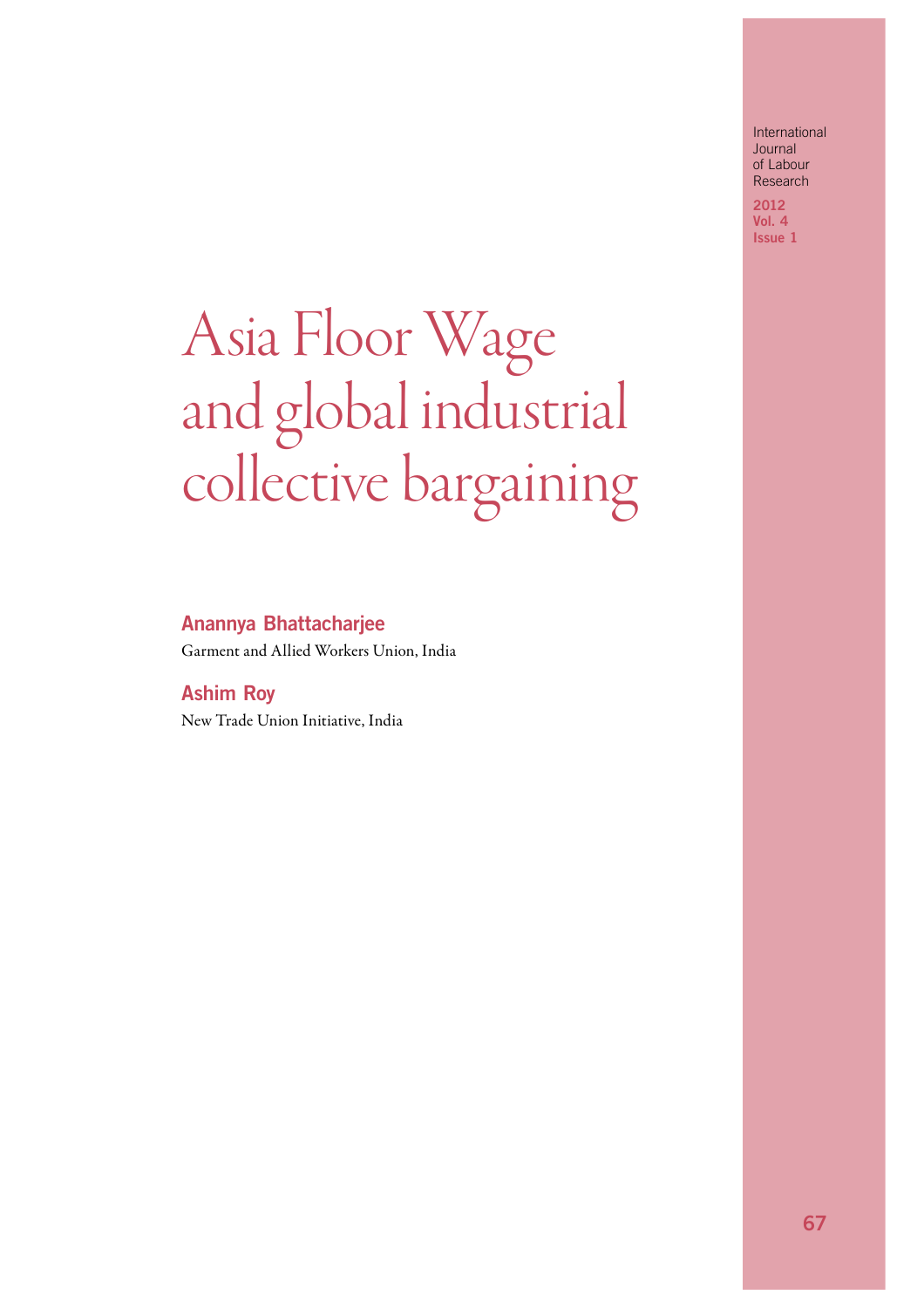#### Wage in the global economy

Journal of Labour Research 2012 Vol. 4

Issue 1

International

# Dominant development norms

Freer capital fows, expanding global companies and expansive trade policies have made the world a smaller place for capital. At the same time, the gap between the rich and the poor has grown and precarious jobs overshadow hard-won security gained through numerous struggles in the twentieth century. According to the ILO, "since the mid-1990s, the proportion of people on low pay – defned as less than two-thirds of median wages – has increased in more than two-thirds of countries with available data" (ILO, 2010). Furthermore, "the number of workers in vulnerable employment is estimated at 1.53 billion workers globally in 2009, more than half of all workers in the world" (ILO, 2011, p. 58).

According to the ILO, there are 555 million working poor, a signifcant percentage being female. It is important to note that the global labour force implicit in these discussions is ofen viewed as a homogenous bloc. However, in reality, this labour force is far from homogenous. It is highly segmented geographically and its characteristics depend on the poverty level of the region and the country. Asia the largest recipient of foreign investment, also holds the largest workforce and represents most of the global working poor among which women comprise an increasingly significant proportion. This is no coincidence because foreign investment seeks out the most pliant poor and undervalued working class. However, it is also this dual reality that makes Asia central to any strategy for making large-scale change – either from capital's point of view or labour's. In Asia, "South Asia has one-ffh of the world's population and nearly half of its poor population. A large proportion of world's unskilled workers live in South Asia. Given the relative scarcity of natural resources, South Asia's comparative advantage is clearly in laborintensive goods" (Ramaswamy, 2003, p. 5). The garment industry is of course one such labour-intensive industry that absorbs low- and high-skilled workers.

The common wisdom among governments is that the pliancy of labour force attracts foreign investment; and without foreign investment, development comes to a standstill. The architects of such globalization believe that unfettered corporate-led trade and investment, along with labour fexibility and capital market restructuring, are the tools for prosperity. The multinational companies leading this approach are based primarily in the global North. Northern governments, through their disproportionate power in international fnancial institutions, help in forging the road to this illusive prosperity. Governments and corporations of the global South have, for the most part, acquiesced to such policies with varying degrees of resistance.

This view of development "imposes a tremendous downward pressure on the quality of life of many societies in the developing world, for governments have bet their sustainability in power on customary centre-periphery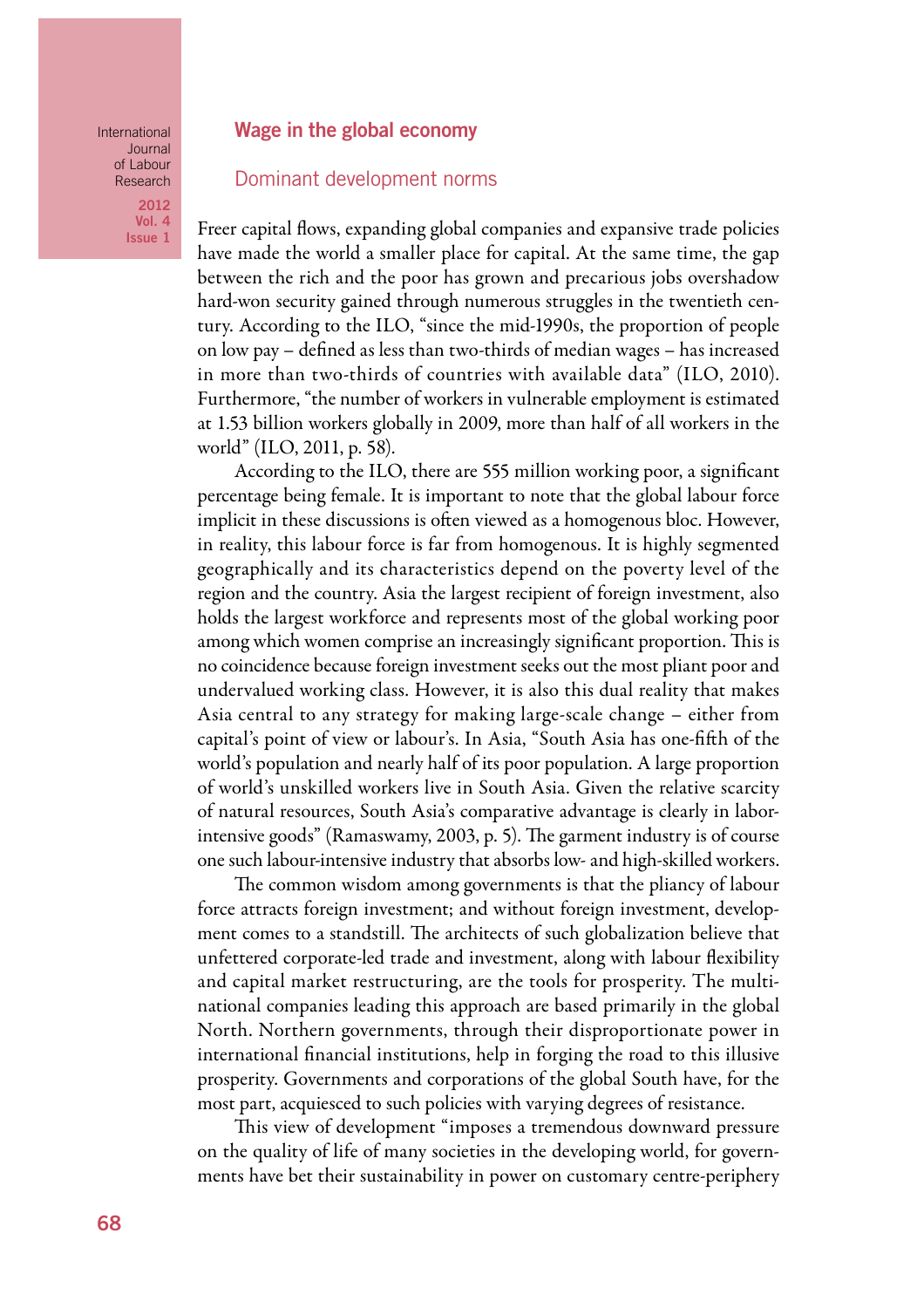Asia Floor Wage and global industrial collective bargaining

relationships. They put emphasis on the attraction of so-called foreign direct investment (FDI) by offering cheap labour at misery prices to global corporations. The argument is that this generates jobs and triggers other multiplying efects that beneft the overall economy" (de Regil, 2010, p. 3).

The downward pressure on wages in already low-wage countries and regions demonstrates the power relations within a geographically segmented labour market. Multinationals take advantage of low wages in production countries and high price markets in high-wage countries. They essentially pay wages in one currency and sell the goods produced in another currency, benefting from exchange rates that are grounded in the demands of the currency market and not adjusted by the relative price levels in local currencies of two countries. One could describe this phenomenon of taking advantage of producing in one currency and selling in another as "wage arbitrage". The split between production and consumption is demarcated by diferent currencies, by diferent price levels, thus providing additional proft that is not linked to the production process per se. The multinationals' access to high-price markets in high-wage countries and their power to deny direct access to frms of production countries to that market allows their unchallenged power in the global supply chain to continue. This power to access labour from countries with poverty-level low wages and to control simultaneously the high-price markets introduces a structural element.

# Wage share and purchasing power

Within a framework of unequal regional and national development, unequal and segmented labour market, and the power of multinationals to beneft from both these factors, labour rights have become one of the most threatened rights in the world today. According to one scholar: "There is no accurate data on the percentage engaged in global production systems, but case studies suggest that even in high value export sectors workers are not immune from vulnerability to poverty" (Barrientos, 2007, p. 18). As noted by another scholar, "[i]n the 1950s to the 1960s, there was huge and shared growth. However, now there are stark and growing inequalities. In the United States, from 1980–2000, the topmost layer (0.1 per cent) increased its growth by ten times but the median family only by 22 per cent. Average income of workers declined or stagnated. Whereas the income of the CEO of General Motors compared to the average worker used to be 1:70, today the gap between the same in Wal-Mart is 1:140. Capital can only be forced to accept social compact (between workers, state and capital) through strong working class movements."1

<sup>1</sup>. Address by Prakash Jha at AFW International Launch, 7 October 2009.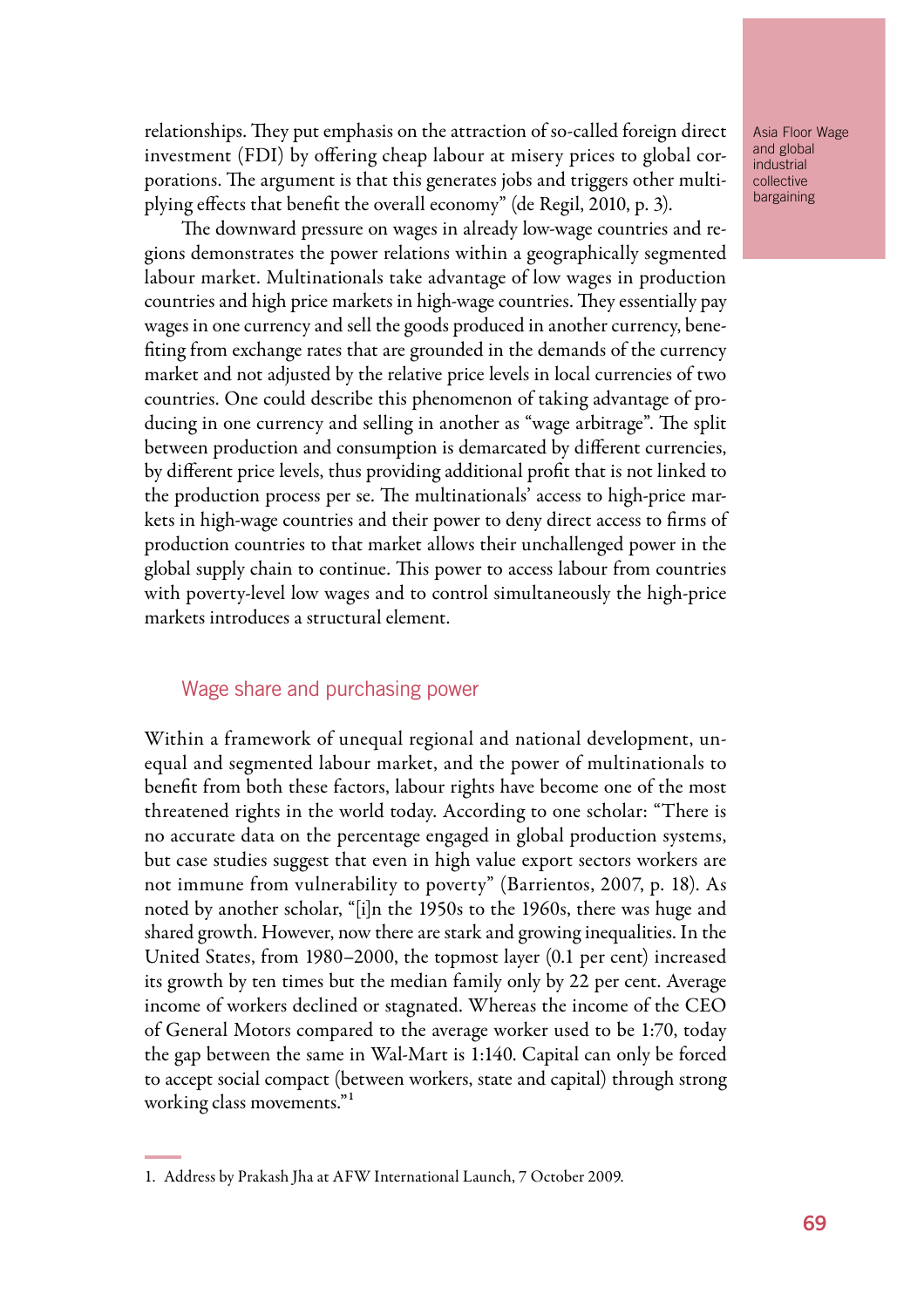2012 Vol. 4 Issue 1

While the global economy grew at an average of 3.3 per cent per year between 1995 and 2007, annual wage growth was at 1.9 per cent. Wage share has been declining across the globe and, given its wide dispersion, this is a structural issue that must be attended to in order to avert further impoverishment (Vaughan-Whitehead, 2010). The ILO's *Global Wage Report* 2010*/*11 sounded the alarm: "the overall short-term impact of the crisis on wages should be looked at within the context of a long-term decline in the share of wages in total income, a growing disconnect between productivity growth and wages, and widespread and growing wage inequality" (ILO, 2010). It is useful to note here that the practice of "wage arbitrage", as explained above, has led to this disconnect between productivity and wages, especially in the case of goods being produced in a poorer region and sold in a wealthier one.

The net result is a fall in the purchasing power of the majority of people in Asia, over production of goods for which there are not enough consumers and unemployment in the global North. People's purchasing power is falling and poverty levels are being pushed down so that few people can be listed below it (Patnaik, 2007). This has blocked out the majority of today's consumers from the consumer market. Paying decent wages is an essential measure for a stable capitalism. "It is a non-partisan belief even among those who wish to save capitalism. During the Golden Era of capitalism in the 1950s and 1960s, the United States established a foor below which the wage would not drop; this acted as a shock absorber. Ironically, as the welfare state's shock absorber prevented crisis in capitalism, it led to the false belief that capitalism had overcome the tendency for crisis."2

It is not enough to create any kind of employment; it is important to create decent jobs – that makes for sound social and economic policy. Labour standards are an indicator of what the working conditions are and what they ought to be. From basic issues of wage and hours, decent labour standards ought also to tell us about the decency of the work in terms of its ability to support families and educate children, remove social inequities, give workers a fair share of wealth, a voice in work and society, and human dignity.

Trade unions and labour organizations have learned that in today's world, enforcement of labour standards and rights can no longer take place solely within the nation-state boundaries. Global capital flows and the global structuring of corporations have taken the initiative for labour standards from the hands of any one local employer or unit. The global supply chain, which is created, is the stage on which the enforcement of labour standards and rights must take place.

<sup>2</sup>. C.P. Chandrasekhar, speech at AFW International Launch, 7 October 2009.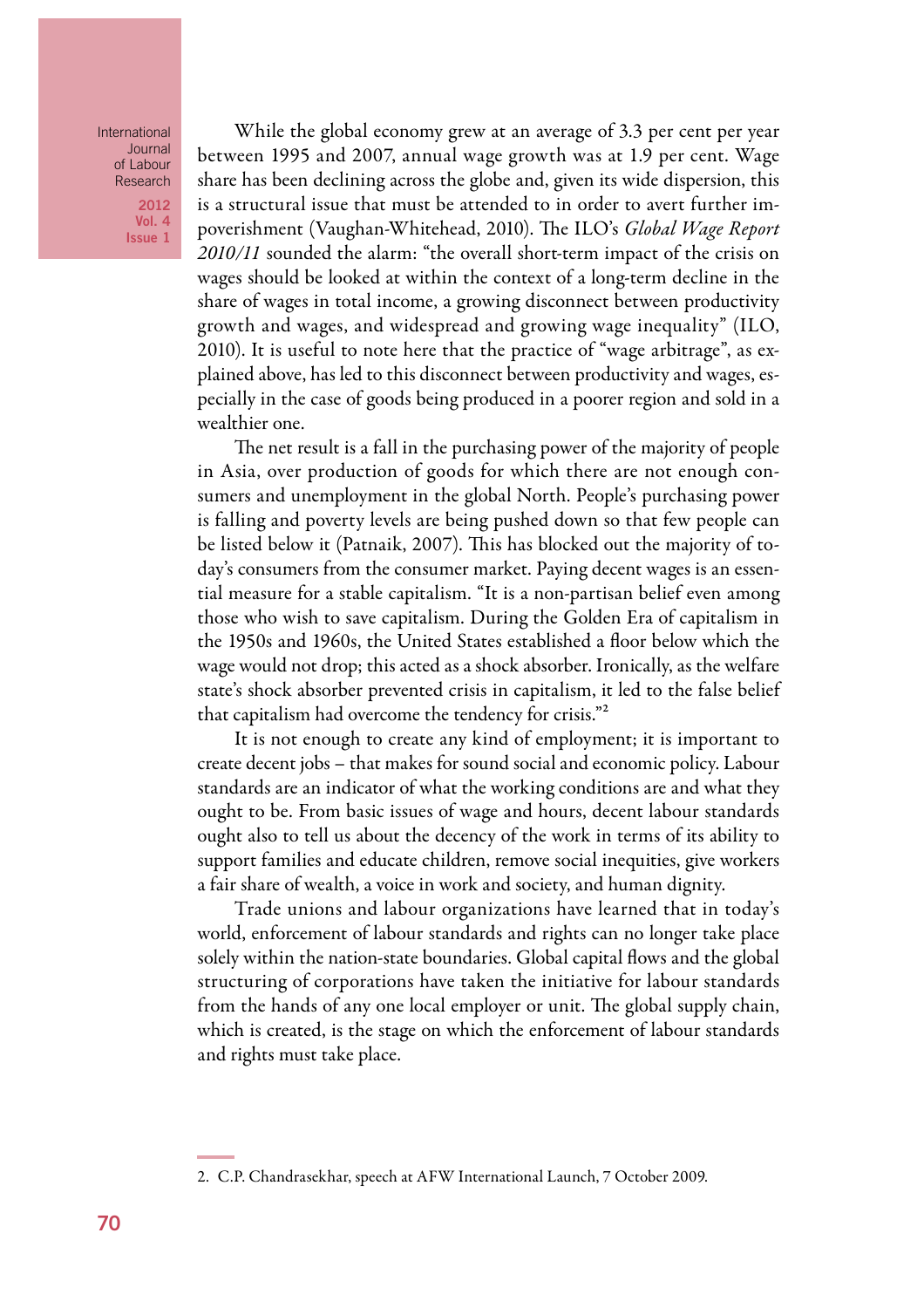# Global garment industry

Asia Floor Wage and global industrial collective bargaining

# Political economy of the global garment industry

The garment industry is perhaps the oldest, integrated international industry today. It has globalized and repeatedly restructured its production in the last two decades, moving from continent to continent in search of cheap labour and large-scale competitive advantage. The global fashion apparel industry is one of the most important sectors of the economy in terms of investment, revenue, trade and employment generation and the Asia-Pacifc region is the locale of most of the production and trade in that industry. "It is estimated that there are 40 million garment workers, with a significant proportion female, globally" (Barrientos, 2007).

The global garment industry's total revenue was estimated at US\$1,782 billion at the end of 2010. Garment sales rarely sufer; in fact, research shows that even when prices rise, sales continue. "Apparel imports of the United States witnessed an increase of 13.5 per cent in Jan-April 2011 from the corresponding period of previous year and amounted to US\$23.2 billion. For the same period, US imports of apparel from India increased by 12.7 per cent to US\$1,313 million against US\$1,165 million in Jan.-April 2010. US imports from China saw an increase of 8.3 per cent in Jan.-April 2011 over the corresponding period of last year and all the other major suppliers like Viet Nam, Indonesia, Bangladesh, Mexico also witnessed increase of 16.9 per cent, 18.2 per cent, 29.7 per cent, and 8.4 per cent, respectively. Among the top six suppliers, Bangladesh registered maximum growth from the previous year of same period."3

Garment production is spread across the globe, primarily in the global South in regions like Latin America, Africa, Eastern Europe, and Asia. The ILO has called it the true "one world employer". Garment manufacturing, although present on all continents, remains concentrated in Asia. Indeed, that continent manufactures 60 per cent of the world's clothing. In terms of scale of production, size of workforce, access to raw materials, technology, diversity of skills, and labour cost, Asia offers the most competitive advantage. Within Asia, garment production takes place in many countries such as China, India, Bangladesh, Sri Lanka, Pakistan, Indonesia, Cambodia, Viet Nam, and Tailand. In the global North, multi-goods retail companies and big brands set the standard for the garment global supply chain.

An astonishing phenomenon is that even as prices of most commodities have recently shot upwards, the prices of garments have *fallen* in the global North. Moreover, the profts of garment brands have been impressive. This can be explained by the fact that the prices that brands pay to the manufacturers in Asia have decreased, reducing the proft margins of Asian

<sup>3</sup>. See Apparelresources.com.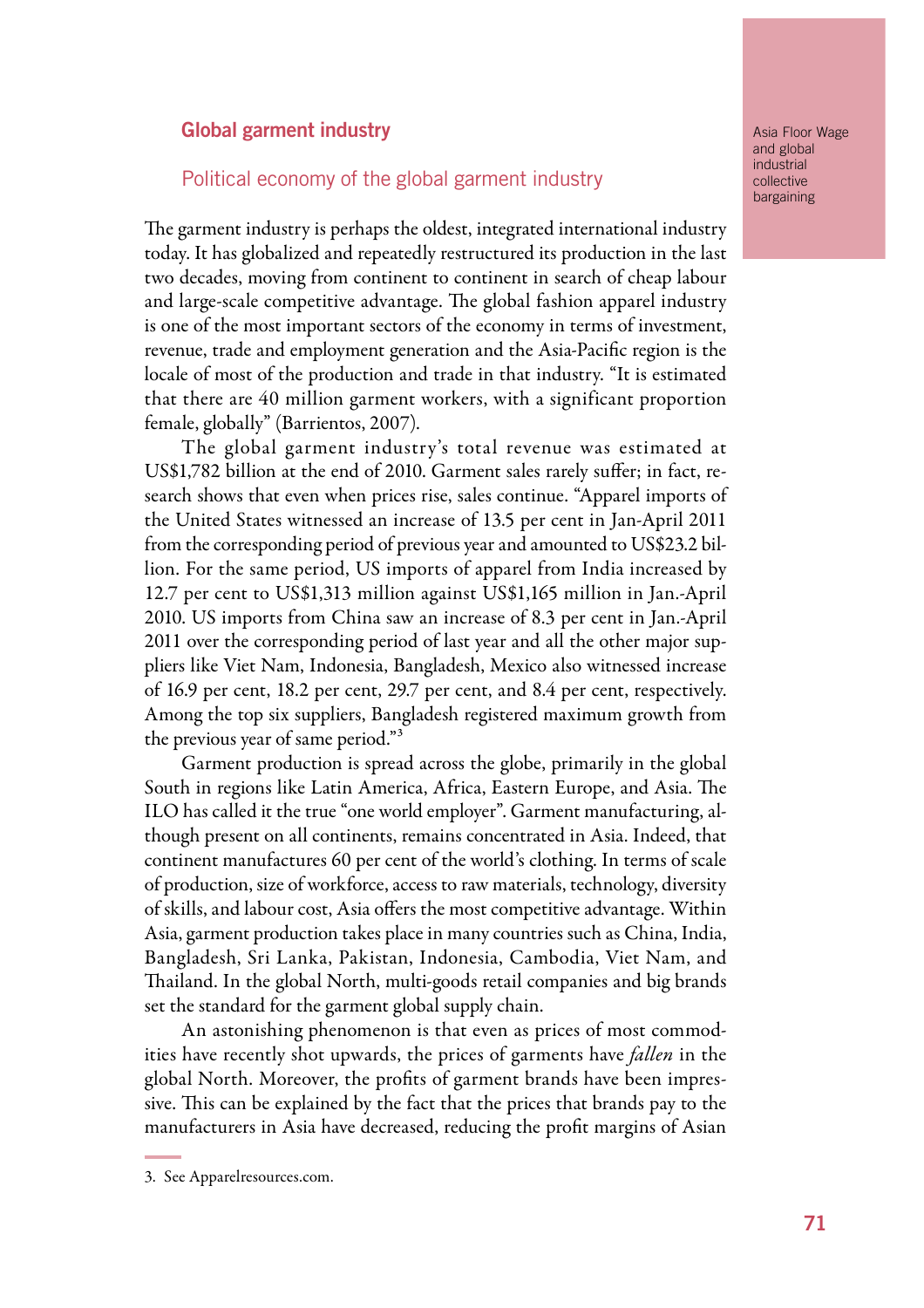Vol. 4 Issue 1 manufacturers, which depresses the low wages production workers continue to get. American consumers, despite their own falling income, are relied upon as buyers by depressing prices and pressing down on wages at the production end. "Much of the emphasis on competitiveness has focused on production costs and, in particular, labour costs. Consumers in affluent nations benefit from low-wage imports when retail prices fall for the goods they purchase" (Heintz, 2002).

The brands have been able to do this through the monopoly use of the high wage/high price market, based on their brand power and associated legal instruments. As Gary Gereffi has described, brands and retailers are "manufacturers without factories", with the physical production of goods separated from the design and marketing. "Unlike producer-driven chains, where profts come from scale, volume and technological advances, in buyerdriven chains profts come from combinations of high-value research, design, sales, marketing and financial services that allow the retailers, designers and marketers to act as strategic brokers in linking overseas factories and traders with product niches in their main consumer markets" (Gereffi and Memedovic, 2003). The lavish advertising budgets and promotional campaigns needed to create and sustain global brands, and the sophisticated and costly information technology employed by mega retailers to develop "quick response" programmes that increase revenues and lower risks by getting suppliers to manage inventories, have allowed retailers and marketers to displace traditional manufacturers as the leaders in many consumer-goods industries" (ibid.).

Any intervention to beneft production workers in this global garment production structure has to simultaneously consider the interrelated factors of low retail prices, brands' huge profts, reduced proft margins for Asian manufacturers, and stagnant wages for Asian workers.

#### History of labour rights activism in garment industry

Labour's poor conditions in the garment global supply chain have been a sore issue for decades now. Garment workers' rights activists, at both production and retail ends, have been at the forefront of international accountability campaigns for over a decade, around the globe. Activists have supported organizing of workers, publicized labour rights violations, fought to hold employers and multinationals accountable to fair labour standards, and organized consumer-led anti-sweatshop campaigns. Campaigns have brought together companies, social organizations, unions, government, and international institutions in an efort to build multi-stakeholder initiatives for accountability. Garment workers' rights activists have also extensively documented the industry, working conditions, the global supply chain, consumer attitudes, etc. In short, activism in this area has a long and committed history.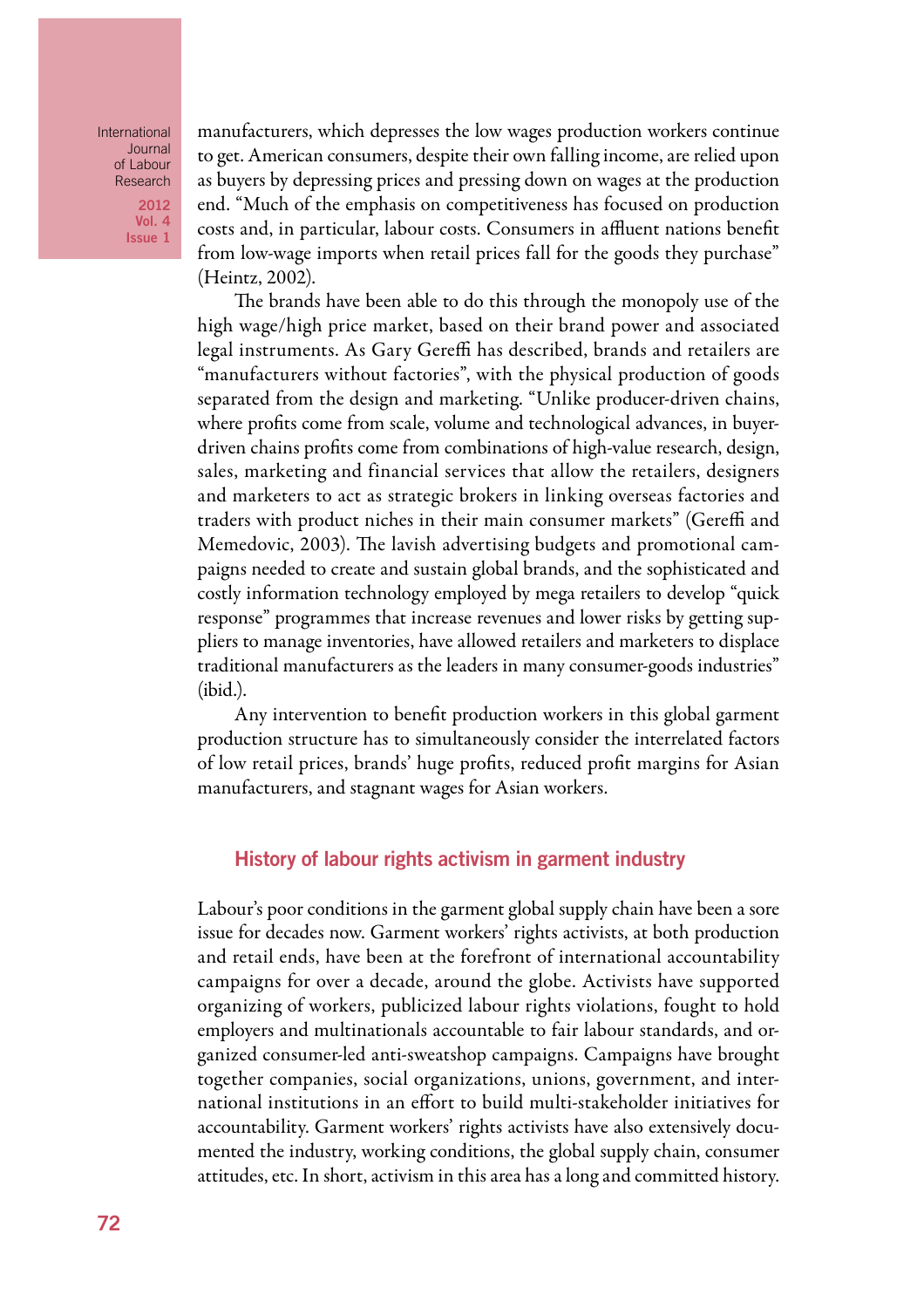Various sophisticated mechanisms have developed for corporate monitoring and accountability in the garment industry. One example is the Code of Conduct which many multinational companies voluntarily developed under pressure from activists. In a similar vein, the Code of Labour Practices was developed through dialogue initiated by the activist community. Along with codes, various monitoring mechanisms evolved, such as the multi-stakeholder Foundation Model and the Ethical Trading Initiative. SA8000 is another mechanism for certifying and monitoring companies that are supposedly practising fair labour practices. International complaint mechanisms like the OECD mechanism have been painstakingly developed.

This work has a long history and its limitations and strengths have been documented. These mechanisms have established the need for monitoring and have played a major role in developing powerful publicity campaigns to shape public opinion. These activities also help to develop a full understanding of the range of improvements needed for ensuring livable conditions for workers. Laudable as this work has been, it has not resulted in improving the protection of workers in the two ways that matter most – economic sustainability and collective voice at the workplace. Economic gains have to be bargained; no employer will share the gains without a demand. Collective voice has to be established legally and politically; verbal recognition of such a right by the employers does not mean that the conditions exist for operationalizing it.

Workers who have developed bargaining ability in a given factory and demanded higher wages have done so under the threat of closure and job relocation. They are also often told that their employers' hands are tied by the insufficient prices that they receive from the buyer, that is, the parent multinational.

There have been attempts at ensuring fair labour standards through the use of clauses in trade agreements (such as social clause or labour-side agreements). In an industry like the garment industry, where the production is spread across the globe, such clauses or agreements do not necessarily deliver bargainable power to workers in a specifc country and may actually weaken workers' collective power by dividing them nationally when in fact they operate within the global production chain in an industry.

Trade unions and labour rights organizations in Asia, after years of experience in the garment industry, came together to frame a demand that is bargainable and deliverable, and that is appropriately targeted given the structure and economics of the industry as a whole.

#### Global industrial bargaining

 "We are made to work… machines also need maintenance… we have none… if we have fever for 4 days then too we must work… We are made to work 24 hours; it is difficult to eat and live....They do not give overtime

Asia Floor Wage and global industrial collective bargaining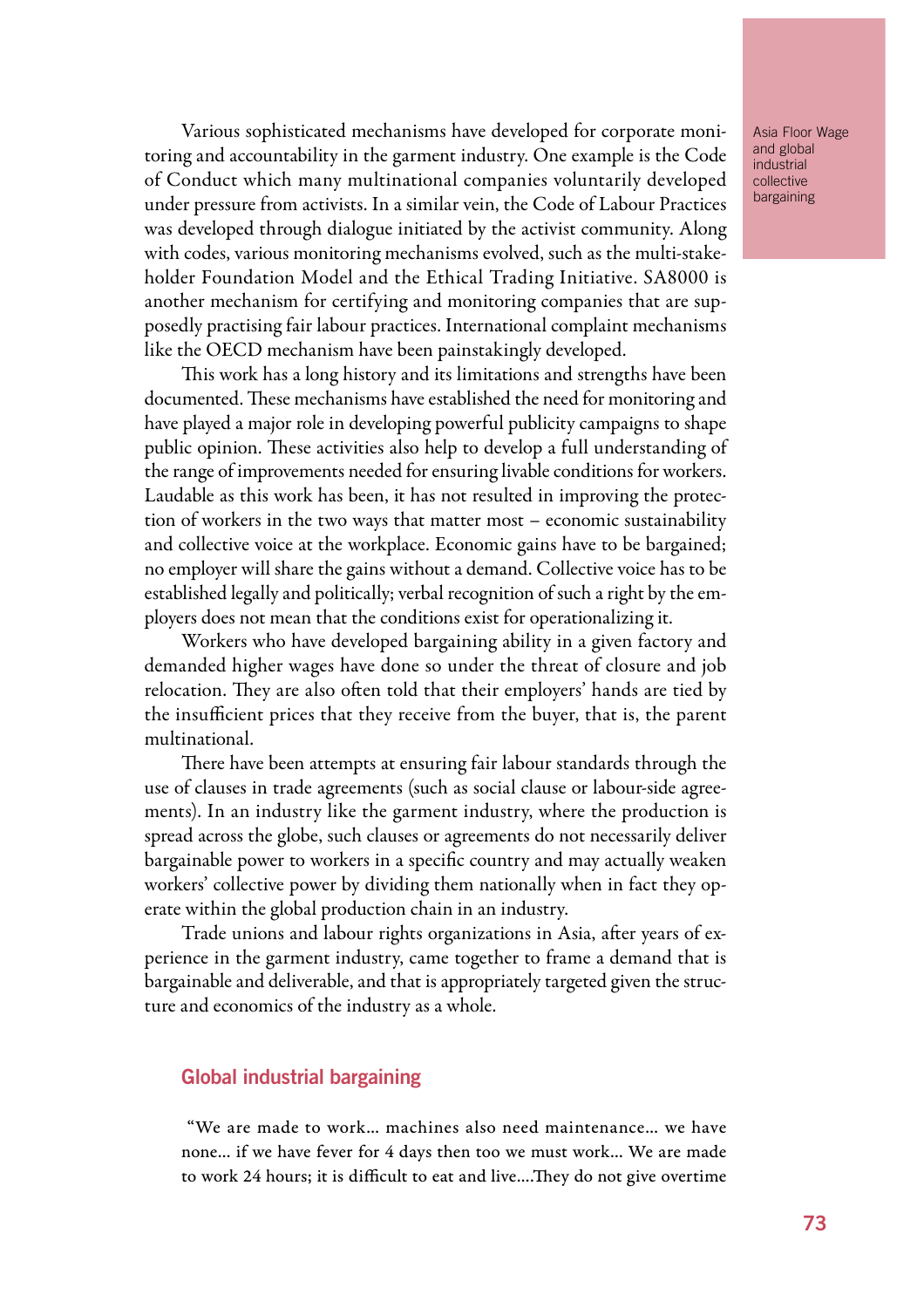> Vol. 4 Issue 1

payment.... They keep us 2–4 months and fire us...They fire any worker who demands his/her rights."

Garment worker in Gurgaon, India

#### Global garment bargaining unit

Garment workers in Asia, the majority of whom are women, currently earn around half of what they require to meet their own and their families' basic needs, such as for food, water, education and health care. Living wage has been a key demand among labour activists in the garment industry for a long time. The demand has been made to the brands over a long period with very little progress beyond rhetorical support. Three main arguments have been put forward by reluctant brands. First, that there is no common defnition of a living wage and no method of calculation; therefore, it is not possible to pay something that is not defned. Second, that any attempt to demand a living wage at a national level results in relocation across the border; and therefore is punitive to national economies. Third, that demand for a living wage is often driven by Northern activists without a collective demand from the global South.

The demand for an Asia Floor Wage (AFW) first began developing in 2006 through a collective consensus-building process among Asian labour organizations. In a segmented global labour market, Asian organizations have determined that the combination of scale and wage level of the workforce have made Asian workers the largest workforce producing garments. Moreover, the wage levels of the garment workers in the major garment-producing Asian countries were not too dispersed when compared in terms of purchasing power, and were nearer to the poverty level wage. The prevalence of a legal minimum wage in these countries did not afect the poverty level wages. In fact, in some countries the minimum wage was below the universally accepted poverty level norms. This understanding provided the basis for establishing the idea of a homogenous bloc that would act as the "bargaining unit" in the global garment industrial framework.

The Asian labour organizations have developed a regional bargaining bloc. This is in response to capital which today uses itself a regional strategy as opposed to a single country strategy since it is more efficient from a management perspective. Some scholars have called these regions "region states" because of their importance as investment units (Ohmae, 1995). A regional strategy for labour is necessary in an environment where capital strategizes regionally but keeps countries within that region divided through threats and promises. The AFW regional strategy overcomes the competitive divisions among Asian countries by a formulation that delivers living wage without compromising the competitive ranking of the countries.

The AFW Alliance comprises trade unions, labour and human rights organizations, development NGOs, women's rights groups and academics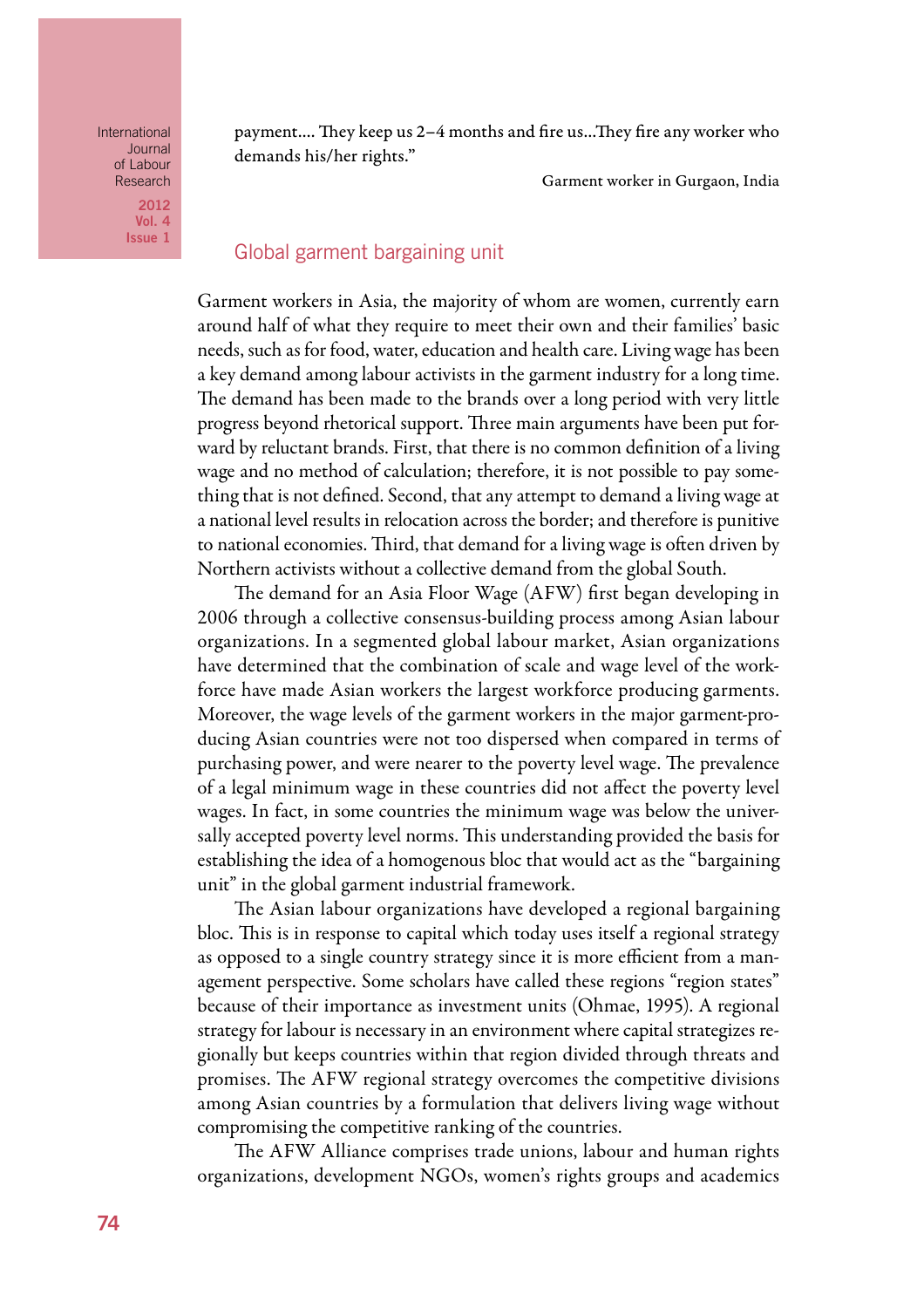Asia Floor Wage and global industrial collective bargaining

in over 15 countries across Asia, Europe and North America. Agreed afer extensive discussion within the Asian labour movement, the AFW formula accounts for differing economic and political environments in each participating country, and will support garment workers' demands for a living wage.

Garment workers' wages in diferent countries across Asia are roughly the same when measured by their purchasing power. Furthermore, global sourcing companies pay approximately the same prices to their supplier factories in Asia: around 25 per cent of the retail price. These similarities allowed for a common foor wage formula to be developed and applied across Asian countries. Because garment workers' wages make up a very small proportion of the fnal retail price for clothes – around 1 to 2 per cent – substantial wage rises could be achieved without increasing retail prices. The proposed demand is an AFW for Asian garment workers in conjunction with fair pricing that would make AFW possible. The AFW process has developed into a global industrial collective bargaining framework for a wage increase for production workers within the garment global supply chain. In this regard, the AFW demand and process is historic.

#### Power to deliver demand

The AFW bargaining process targets the brands in order to ensure decent wages for workers in the industry. Brands and retailers' fnancial power is built through the garment global supply chain and their sharing a negligible fraction of their profit could dramatically lift millions of workers and families out of poverty.

Scholars have found that brands force supplier companies to operate below production costs, causing wages to be adversely affected (Vaughan-Whitehead, 2010). "Buyer-driven value chains are those in which large retailers, marketers and branded manufacturers play the pivotal roles in setting up decentralized production networks in a variety of exporting countries, typically located in developing countries. This pattern of trade-led industrialization has become common in labour-intensive, consumer-goods industries such as garments, footwear, toys, handicrafs and consumer electronics" (Gereffi and Memedovic, 2003).

Scholars have also studied whether business expands or contracts during wage increases and have found the cost to be minimal. They have found that "most frms would not make any kind of adjustments in their business operations due to such a small cost increase" and have shown the efect to be less than 1 per cent on sales revenue. There is no evidence to show that wage increase has had negative employment efects (Pollin et al., 2008).

In the global garment industry, global buyers (or brands and retailers) exercise maximum influence over the way that production is organized. They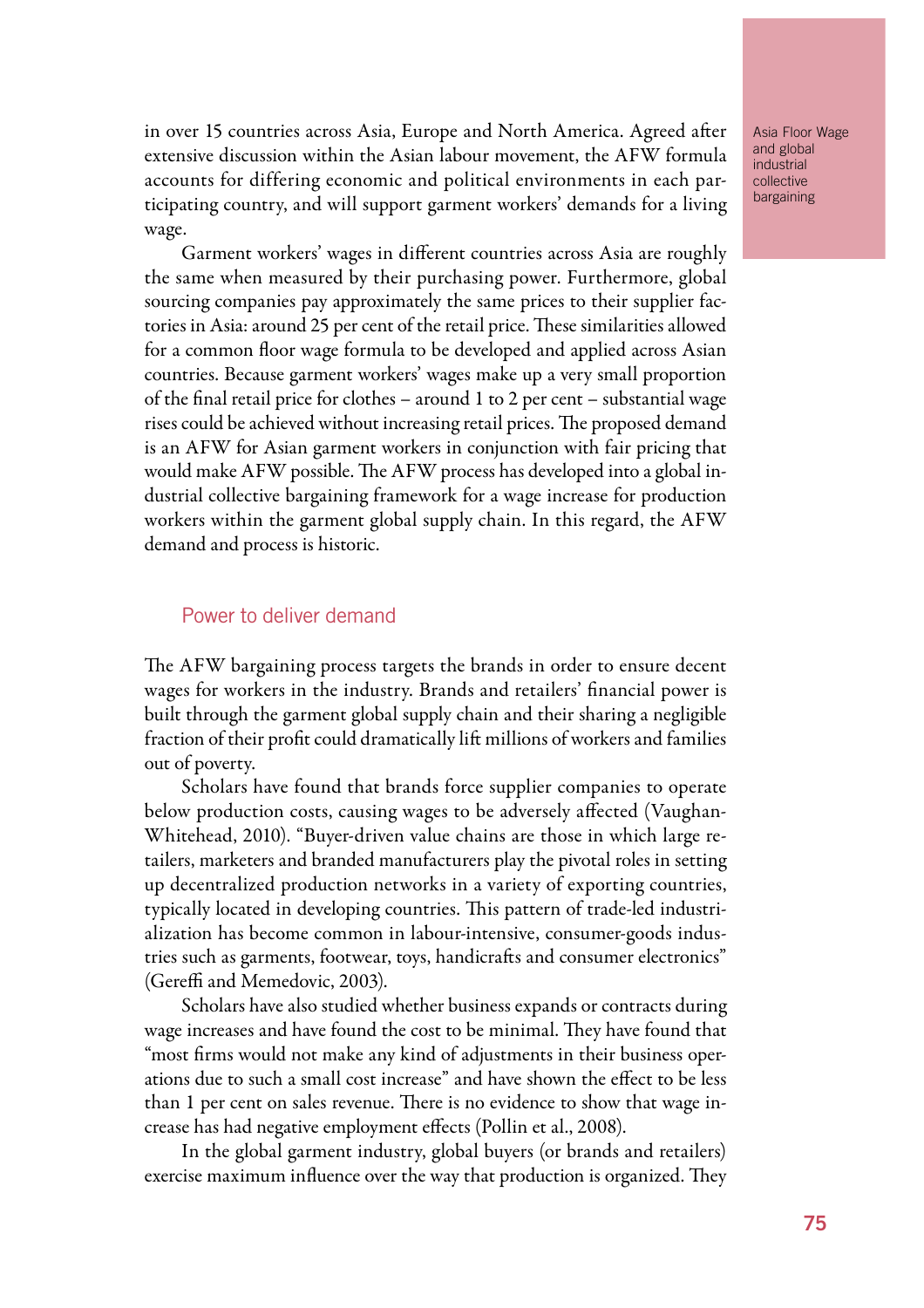> 2012 Vol. 4 Issue 1

set prices and determine how production takes place. These practices immediately impact the capacity for suppliers to pay a living wage. Central to the demands of the AFW is, therefore, the need for a concerted effort by brands and retailers to address the issue of pricing, as an important frst step towards the implementation of a living wage in the garment industry. The AFW is formulated based on the paying capacity of the global industry whereas national wage defnitions arise from an analysis of prevailing wages within the country.

#### Right to a minimum living wage

The AFW is a practical implementation of the concept of a "minimum living" wage", the original ILO concept. Although the minimum living wage is an important qualitative concept, there exists no concrete quantitative defnition. The AFW is a quantitative definition of a minimum living wage for garment workers in the global garment industry. The AFW campaign seeks to defne and assert the right to a minimum living wage for garment workers and set a precedent for assertion of the right to a minimum living wage.

The AFW has several other social benefits. It will help decrease the gender pay gap by raising the foor. Worldwide, women form the vast majority of garment workers. They are over-represented among low-paid workers and their mobility to move into higher wage work is also lower. The AFW raises the value of women's work to a dignifed level, demonstrating to female workers that they are worthy. In fact, some believe that the garment industry, a modern manufacturing industry, has such low wages because it employs predominantly women (unlike, say, the more male automobile industry).

Workers work back-breaking overtime hours to earn a minimum living wage. Workers' family lives, health, and basic humanity are lost in the race to earn a minimum living wage. A new generation of children without parental care or education will lead to more child labour. Raising workers out of poverty leads to sustainable communities where new generations can lead a better future.

The AFW affirms the principle that the only way to enforcement is through unions. AFW implementation requires the existence of a union, and is not a substitution for unionization. In so far as the AFW is a collective bargaining strategy, the right to "efective recognition of collective bargaining" is essential, and efforts must be made to secure the necessary legal and institutional framework for this. The ILO makes explicit the link between collective bargaining and wage setting in its *Global Wage Report* 2008*/*09. It notes that "higher coverage of collective bargaining ensures that wages are more responsive to economic growth, and also contributes to lower wage inequality". Indeed, collective bargaining is not simply a means to various welfare-related ends for workers, but a process by which they assert and realize their rights,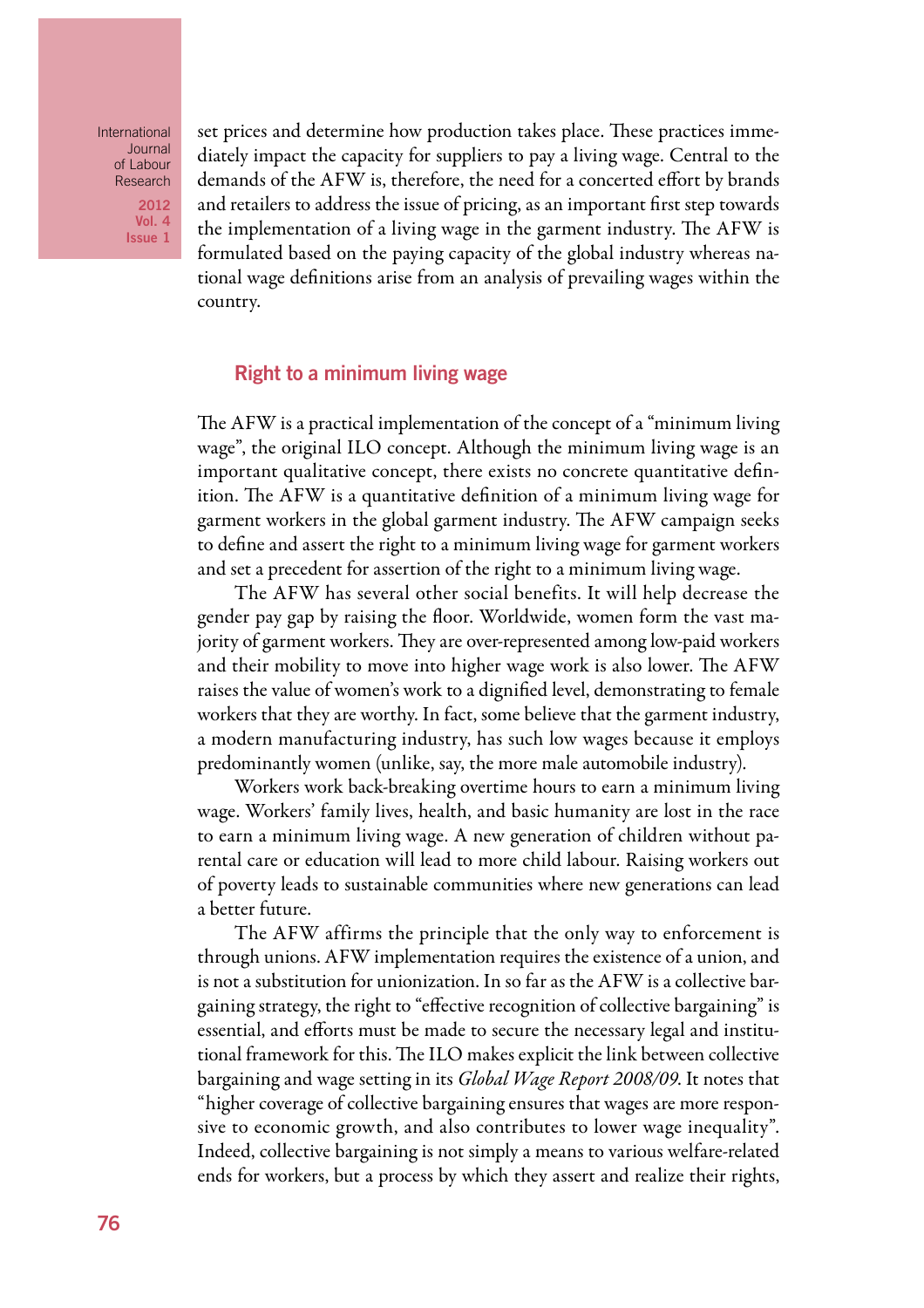Asia Floor Wage and global industrial collective bargaining

and expand the scope of their rights and of justice in society. In that it includes an assertion of the right to equal participation in social life and in the project of human development, the AFW can be understood as an essential mechanism for ensuring "the continuous improvement of living conditions" as envisioned in the Universal Declaration.

## Asia Floor Wage

The Asia Floor Wage was formulated after a combination of top-down and bottom-up processes. The AFW Alliance used data from need-based surveys in India, China, Bangladesh, Sri Lanka, and Indonesia as a basis for the AFW formula. It compared the purchasing power of the Asian workers to the poorest worker in the developed world – that being an American minimum wage worker. We found that an Asian garment worker has 20–25 per cent purchasing power of the American minimum wage worker.

The AFW is based on widely accepted norms that are institutionalized in existing policies, laws, and practices in Asian countries and on Asian governmental fgures and international research.

#### Components of the Asia Floor Wage

The Asia Floor Wage is composed of two categories: food and non-food. Both categories are estimated without subtle internal differentiations, the goal being to provide a robust regional formula which can be further tailored by trade unions in diferent countries, based on their needs and context.

The food component of the AFW is expressed through calories rather than food items to provide a common basis. The calorie figure is based on studying calorie intake in the Asia region by governmental and intergovernmental bodies while defning poverty line, living wage and minimum wage. The two salient issues that the AFW considers are the physical nature of work (sedentary or moderate or heavy) and the caloric measures prevailing in current discourses. Garment factory work can be described as requiring moderate to heavy physical work.

In a report in June 1999, the Economic and Social Commission for Asia and the Pacifc (ESCAP) published that "the per capita food intake for survival assumed for deriving the food poverty line varied across countries as well as within countries from 2100 calories to 2750 calories per capita per day."4 Official Chinese statistics plus a study produced by the Food and Agriculture Organization in 2000 show that the calorie requirement of the national

<sup>4</sup>. See http://www.unescap.org/stat/cos11/wgse11/wgse1106.asp.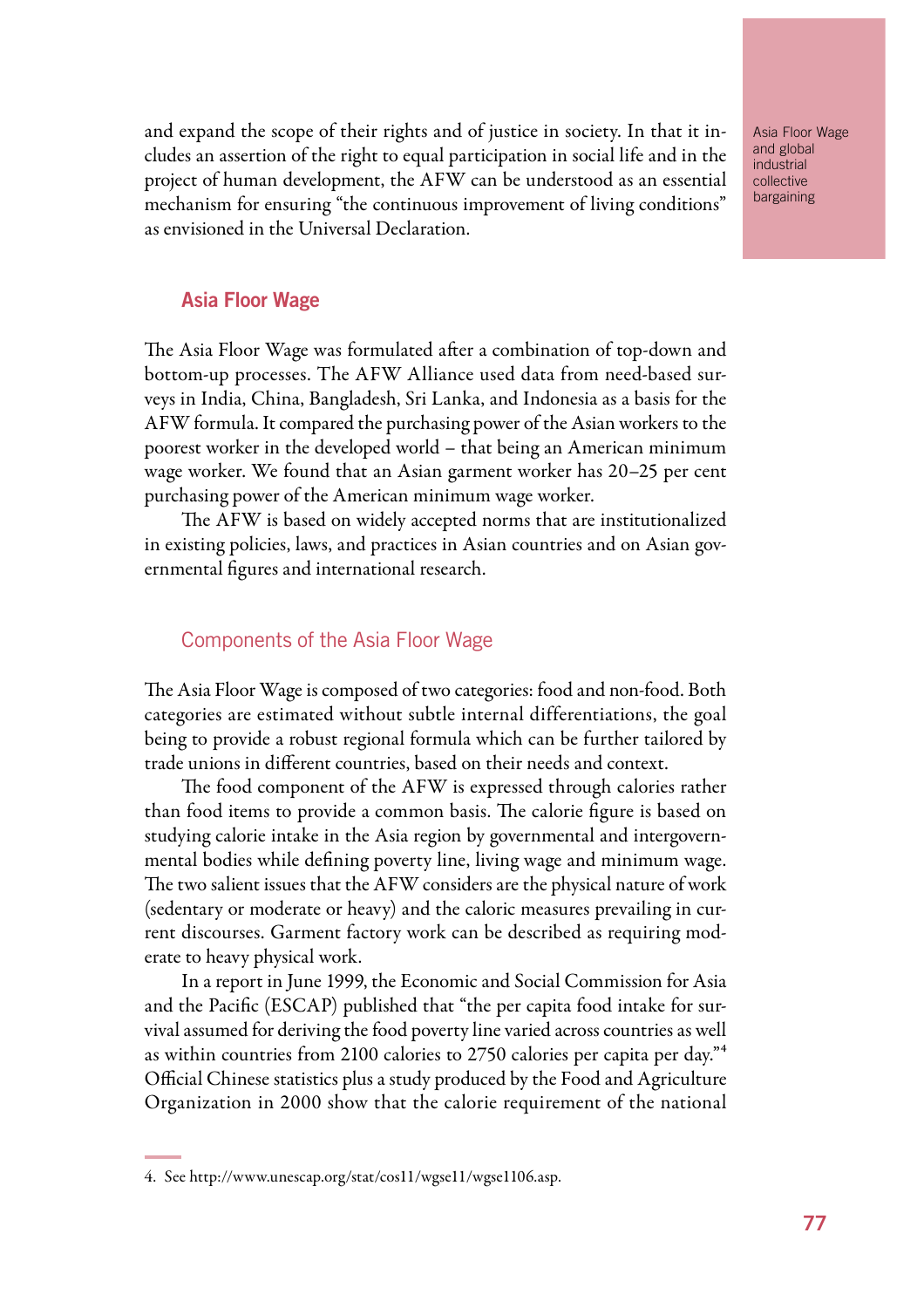> 2012 Vol. 4 Issue 1

poverty line for China was 2,400 kcal/day (now revised to 2,100 kcal), while that used by the FAO is 1,920 kcal/day.

The Indian Labour Conference in 1957 made 2,700 calories the norm for minimum wage for an adult worker (performing moderate to heavy physical work). The Indonesian government most recently defined 3,000 calories as the intake fgure for a living wage for a manufacturing worker (performing moderate to heavy physical work). The AFW Alliance has decided that the foor wage should not result in lowering standards in any country and therefore adopted the Indonesian norm of 3,000 calories as its standard.

Garment workers from Indonesia, India, Bangladesh and elsewhere spend a great deal – frequently around half – of their income just on food items. For example, an often-quoted figure internationally is food costs amounting to 60 per cent of costs at poverty level (e.g. Poverty Statistics in China, Rural Survey Organization of National Bureau of Statistics, China, Sep. 2004). The Ministry of Labour and Employment in India released working class data in June 2008 where the share of food items was 47.5 per cent of the income. In Tailand, food consumption is assumed to account for 60 per cent of total consumption at poverty lines. The AFW study of various countries, for working-class population, shows an average of 50 per cent of the income being spent on food. Therefore non-food costs are taken to be the other half of the income, leaving the details of what comprises non-food to be left to the trade unions in local contexts. The 1:1 ratio of food costs to nonfood costs was thus calculated based on the ratio that currently exists for the working class of diferent garment-producing countries in Asia.

#### Family basis

Living wage defnitions normally include the notion that wages should support more people than just the individual worker. Minimum wage regulations, by contrast, may (as in India) or may not (as in Indonesia). The AFW unions decided to base the AFW on a family. The AFW Alliance studied the family sizes in key Asian countries and came up with an approximate average figure. The ratio of earner to dependants was calculated based on the family sizes in diferent countries. For example, the Ministry of Labour in India calculated the average size of a working-class family to be 4.46 in 2008, and the Ministry of Commerce in China calculated the average family size in China to be 3.38 in 2003.

In order to account for childcare costs, the AFW makes it a singleincome family. The AFW defines the formula to be based on three adult consumption units. As a child consumes less than an adult, a child is calculated as half of one consumption unit. The three consumption units can be configured in various ways: as a family of two adults and two children or one adult and four children or three adults.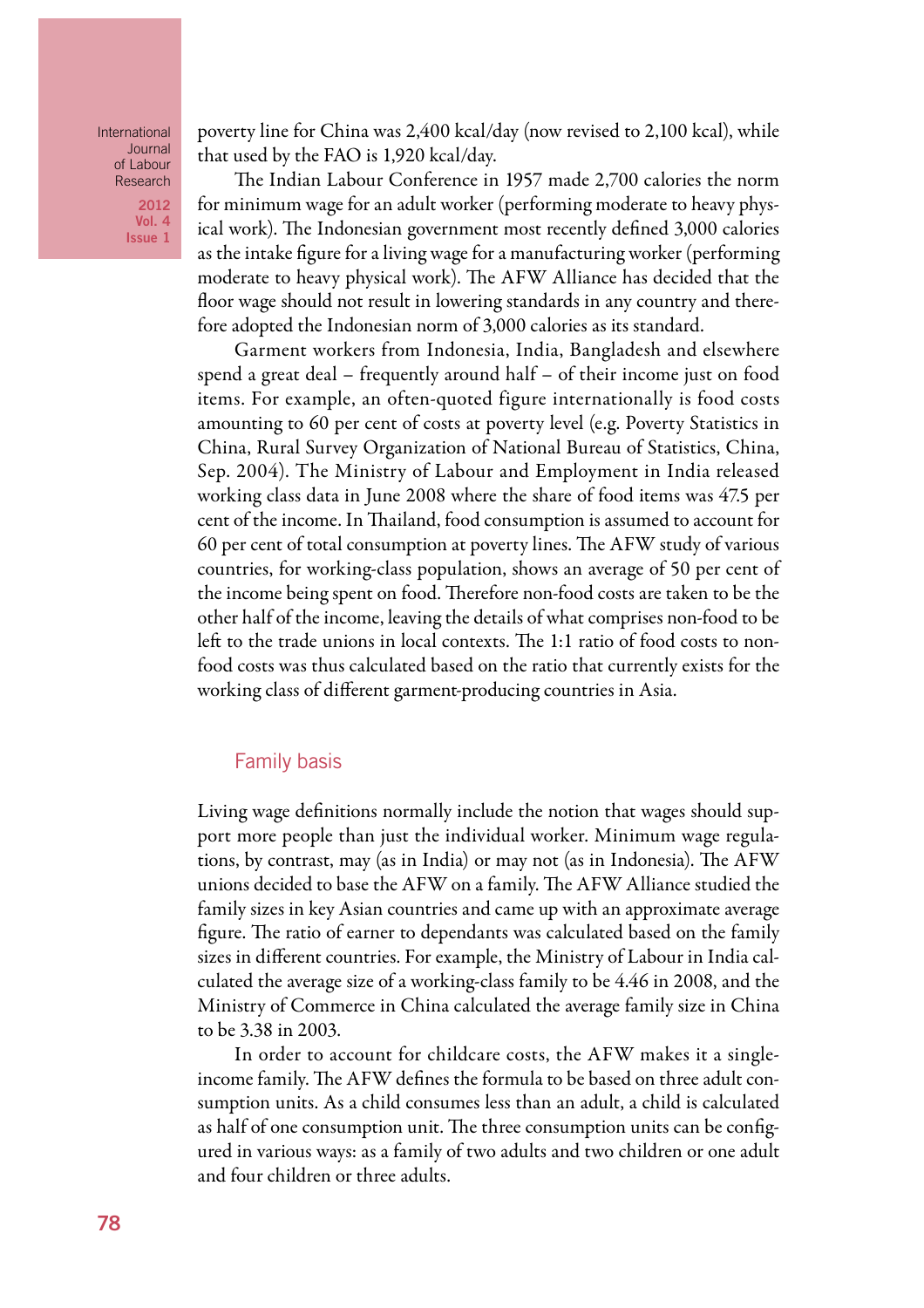# **Benefits**

The AFW is a basic wage figure prior to benefits such as health care, pension and so on.

Delivery of other benefts by employers to workers is not the norm in the industry; thus, they have not been made the basis for AFW. Therefore, if an employer provides dormitory housing or canteen lunch, the AFW fgure is not lowered. This is because not only are the benefits not the norm but also that workers should have the option to obtain these basic necessities from the wage. The AFW provides a minimum living wage with which a worker can support him/herself and dependents. The AFW is a minimum figure that should provide basic costs so that the worker is not at the mercy of the employer for basic needs.

#### **Hours**

The AFW Campaign defines the regular work week as a maximum of 48 hours prior to overtime. AFW defnition of a work week and its independence from benefts sends a clear message that workers need to earn a minimum living wage without sacrifcing other humane working conditions.

# Asia Floor Wage currency

The currency through which the AFW is expressed is the imaginary currency of the World Bank, Purchasing Power Parity (PPP). The reasoning for choosing PPP as opposed to a specifc national currency is that for comparative purposes and for conversion to actual wage, the exchange rate is not a good and appropriate measure. Exchange rates are determined by supply and demand for each currency globally, in other words by the currency market. They are highly volatile and fuctuate on a daily basis and are not refective of national conditions. PPP, on the other hand, is based upon the consumption of goods and services by people within a country, refects the standard of living and hence a more appropriate tool for comparing wages. PPP allows one to compare the standard of living between countries by comparing the price of a basket of identical goods and services in terms of the currencies of the two countries.

The PPP system does have some weaknesses. One is that in the PPP definition of a basket of goods and services based on habits of consumption in developed countries (buying countries) tend to dominate. Also, the PPP refects overall consumption habits in a country and is not adjusted for working-class population. In short, the PPP-defned basket of goods has a bias towards developed country and middle-class habits. The second weakness is that the basket used in the PPP calculation is not the same as that of the Asia Floor Wage and global industrial collective bargaining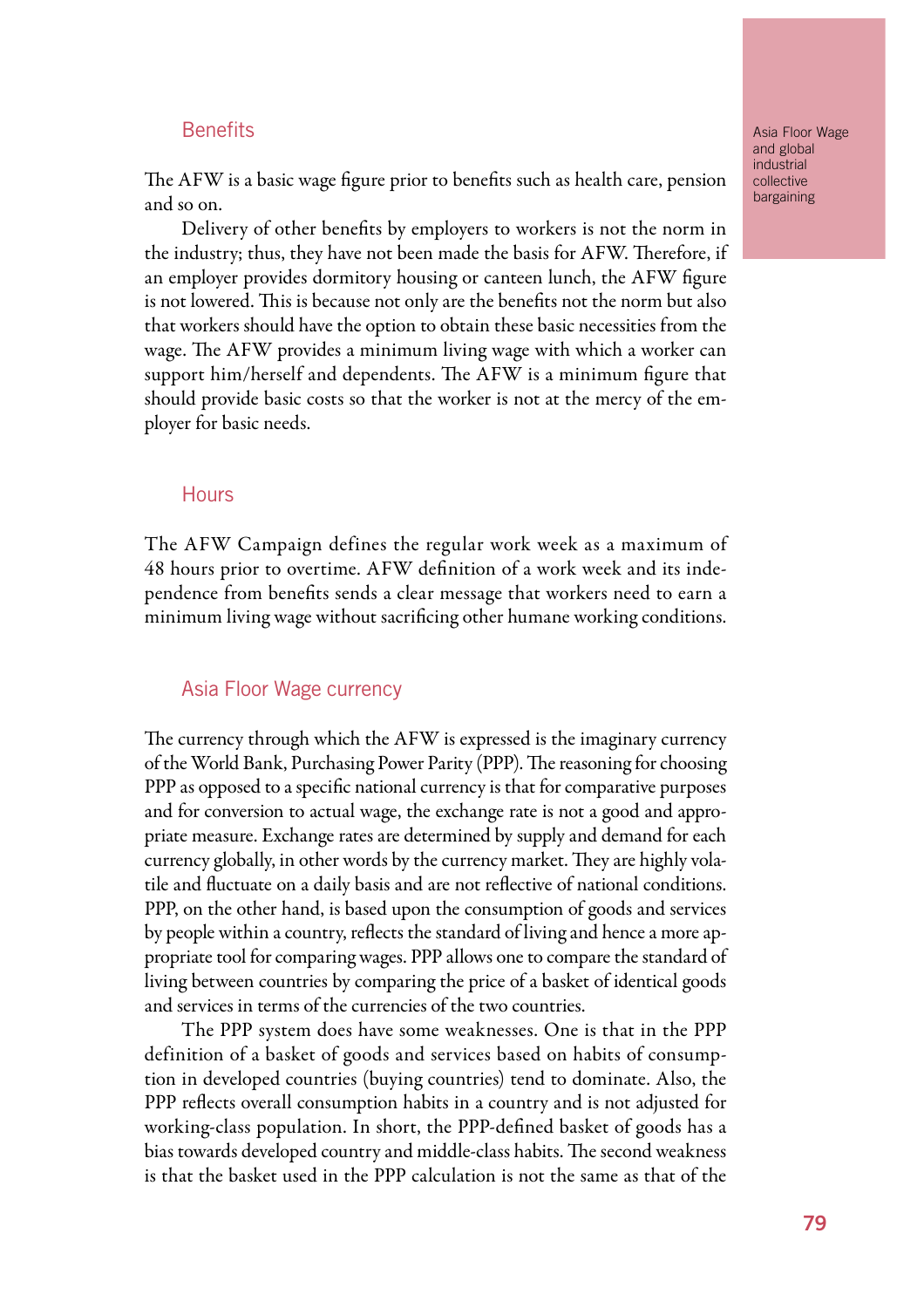Vol. 4 Issue 1 AFW. The AFW basket is a variable basket divided only into food and nonfood (as a factor of food cost) based on actual averages of working-class food and non-food expenses. The third weakness in the PPP definition is that its calculation is done at longer intervals and is not a current refection. Despite its weaknesses, the PPP is the only relevant and stable measure refecting consumption. If the weaknesses and biases explained above are corrected, it will only push the value of AFW upward. The current formulation of the AFW continues to be a conservative estimate for a minimum living wage.

# Asia Floor Wage formula

The AFW, based on food costs for a family where an adult consumes 3,000 calories per day, was calculated in local currency for several Asian countries. This AFW in local currency was converted to PPP\$ and the result was a comparable spectrum of values in PPP\$. The AFW Alliance unions then discussed the spectrum of values and came to a consensus on AFW in PPP\$ for the region. It was determined to be 475 PPP\$ as of 1 January 2009, based on 2008 data. The report *Stitching a decent wage across borders* explains how the AFW was defned and calculated as a minimum living wage benchmark for several Asian countries (AWF, 2009). Naturally, this benchmark fgure needs to be regularly adjusted to account for the price rises in the cost of living (that is, inflation). The AFW was revised to be 540 PPP\$ for 2011.

| Country           | Minimum wage<br>in local currency | <b>PPP</b> conversion<br>factor for 2009 | <b>AFW 2011</b><br>in PPP | <b>AFW 2011</b><br>in local currency |
|-------------------|-----------------------------------|------------------------------------------|---------------------------|--------------------------------------|
| Cambodia          | 250899 riels                      | 2086.5                                   | 540                       | 1126735 riels                        |
| l China Schenzhen | 1500 RMB                          | 4.2                                      | 540                       | 2244 RMB                             |
| India             | 5034 INR                          | 19.2                                     | 540                       | 10368 INR                            |
| Indonesia         | 1529150 rupiahs                   | 5375.9                                   | 540                       | 2902995 rupiahs                      |
| Sri Lanka         | 7900 SLR                          | 58.9                                     | 540                       | 31795 SLR                            |

# Implementation

Asian labour organizations in the AFW Alliance believe that the AFW must be implemented by the brands as they possess the political and economic power in the global supply chain. They are the primary employers in the global subcontracting chain. In fact, there is evidence to show that a structural change has occurred in the global garment market, with the emergence of networked frms that displace cross-border markets for goods following the arm's length principle, to internal markets within the networked frms for long-term supply contracts. It is a market for contracts as opposed to goods. The brands are responsible for generating the revenue through profit-sharing since they benefit immensely through wage arbitrage and through their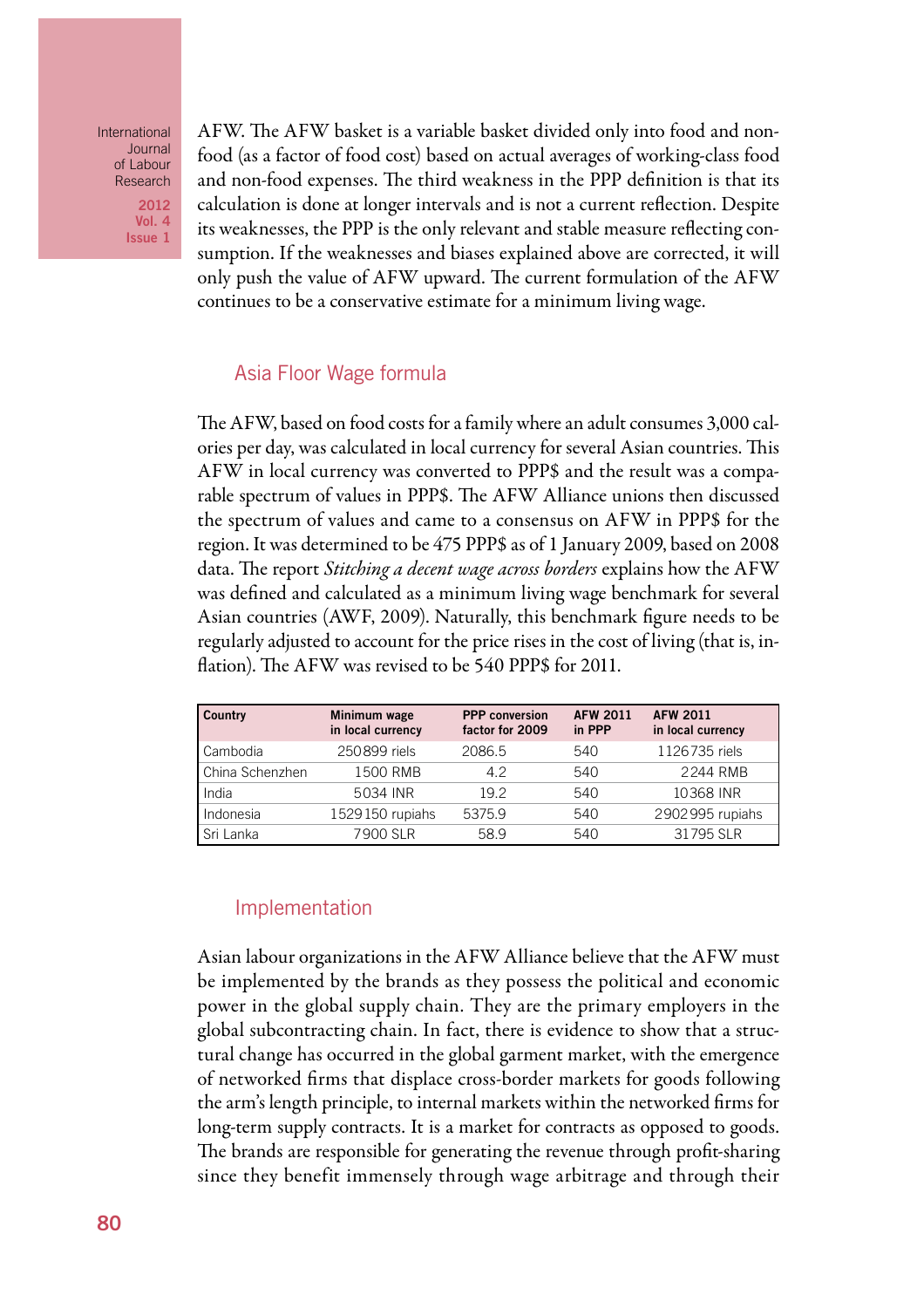position as primary employers of the global subcontracting chain. One way could be for the brands to pay a fair price to Asian manufacturers and to work closely with trade unions to ensure the delivery of AFW to Asian garment workers. The FOB (freight on board) cost of production and the profits generated by buyers are refected in the AFW formulation. A generalized pricing mechanism can be developed taking into account the unit AFW labour cost of a garment in terms of both FOB and retail costs. The AFW fixes the floor for the labour cost so that the FOB costs can be adjusted through other factors and the price agreed accordingly.

The premise of AFW implementation requires freedom of association to be respected and for unionization to occur, since enforcement can only be done effectively with union and workers representatives as part of the process. Therefore, the right to organize is central to the ultimate success of the AFW campaign. The AFW is possible only in the presence of dynamic workers' struggles. In fact, it creates a framework for the convergence of national struggles and in so doing, complements and adds to the power of bargaining at national levels.

#### Impact

Since the Asia Floor Wage was made public a little over two years back, on 7 October 2009, it has gained recognition as a credible benchmark for living wage in the industry, in the garment labour movement, and in scholarly discussions. The AFW has become a point of reference for scholarly living wage debates such as by Richard Anker (2011) and Daniel Vaughan-Whitehead (2010). It has been adopted as a living wage benchmark by the multi-stake holder forum, Fair Wear Foundation, and is a point of reference for brand level associations such as the Fair Labor Association. The AFW has been adopted by a few brands as a comparative benchmark for wage analysis; its credibility and feasibility continue to act as a pressure point. The Workers Rights Consortium has used the AFW in a variety of ways in its analysis and benchmarking.

The AFW has become a factor in national wage struggles and serves as a measure of the gap between living wage and national minimum wage, as seen in recent wage debates and struggles in the garment industry in Bangladesh and in India. The AFW process has opened up the possibility of a collective bargaining process for higher wages, not restricted to minimum wages, along the global supply chain. This was apparent in the recent wage struggles in Cambodia. In China and Viet Nam, the AFW has been vindicated by recent struggles that have raised wages and demonstrated the feasibility of doing so. The AFW process has opened up forums for dialogue in the producing countries that can be further strengthened for regional collective bargaining. However, much remains to be done as garment workers continue to work and live in poverty, and brands amass fortunes.

Asia Floor Wage and global industrial collective bargaining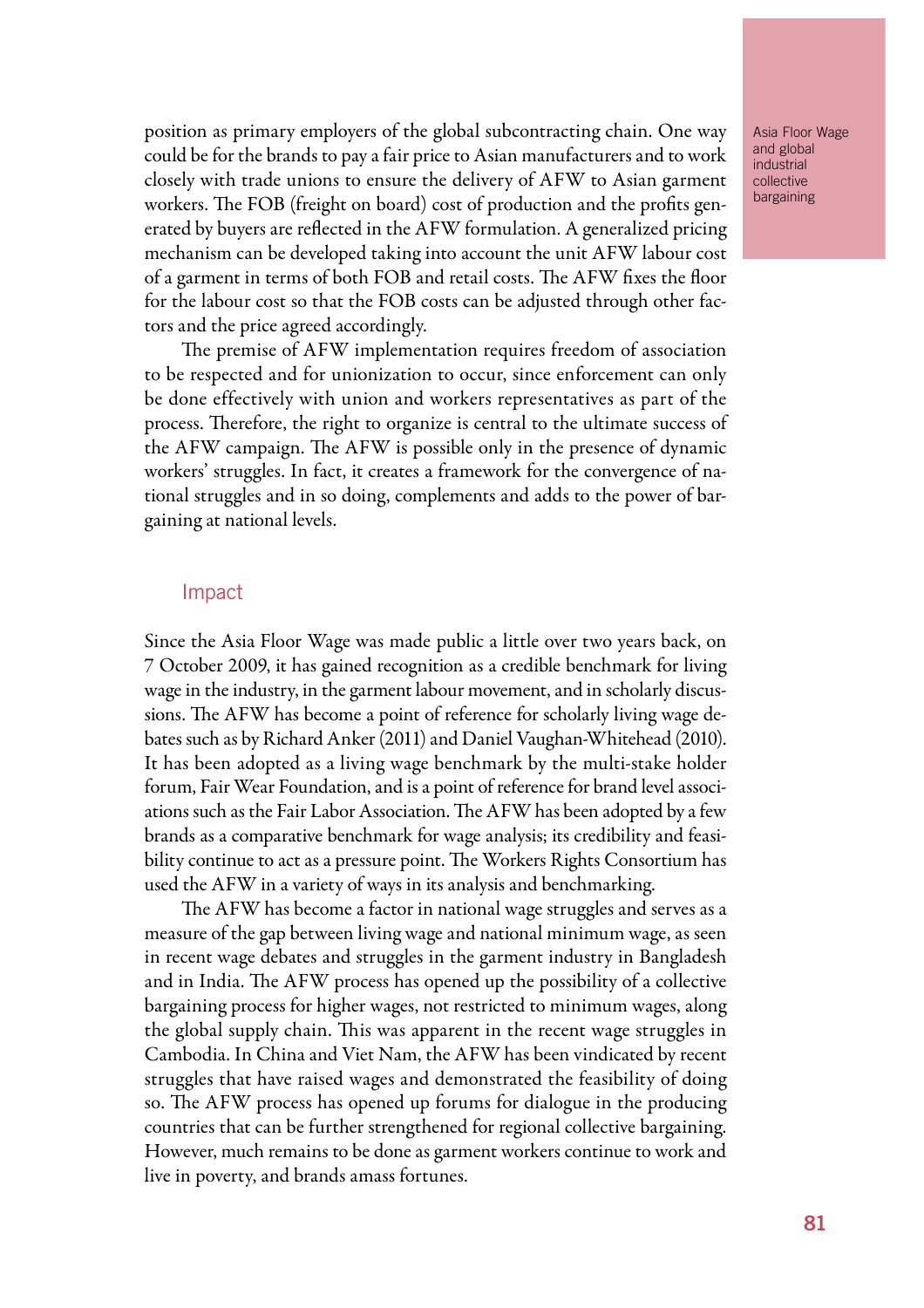#### Moving forward

International Journal of Labour Research 2012

> Vol. 4 Issue 1

A Global Union Research Network report on precarious work confrms what trade unions and workers in the garment manufacturing industry experience every day. It defnes "precarious work" as "work characterised by atypical employment contracts, limited or no social benefts and statutory entitlements, high degrees of job insecurity, low job tenure, low wages and high risks of occupational injury and disease. From a workers' point of view, precarious work is related to uncertain, unpredictable and risky employment." The report points out that "precarious work is a key factor contributing to the global pay gap between men and women" (Evans and Gibb, 2009).

The report asks the challenging question: "Precarious work shifts social risks away from employers and governments and on to individual workers and their families – those who can least bear them: [I]f the costs are too high for employers and the state, what makes us think the vulnerable workers themselves are any more capable of bearing these costs? These risks affect not only vulnerable workers, but their families and society at large" (ibid.).

Trade unions in the AFW Alliance hold brands ultimately responsible for the payment of the AFW to Asian garment workers; and trade unions are willing to work with brands to ensure and monitor its delivery.

At this time, the AFW has reached sufficient credibility and legitimacy worldwide. In common parlance, the AFW has become a stand-in for a minimum living wage since it was introduced to the public on 7 October 2009, International Day for Decent Work. It has made wages a central issue and turned wage bargaining into a source of unity and solidarity across borders.

Dr Chang Kai in China says: "The conception of Asian Floor Wage needs to be widely admitted and announced."5 Dr Upendra Baxi, eminent human rights scholar, says, "I salute the AFW campaign […] please notice what you have achieved. You have achieved a formulation of a comparative idea of economic justice and workers rights as human rights. What more do you need as a starting point?"6

<sup>5</sup>. Remarks made at the AFW International Launch, 7 October 2009.

<sup>6</sup>. AFW International Launch, 7 October 2009.